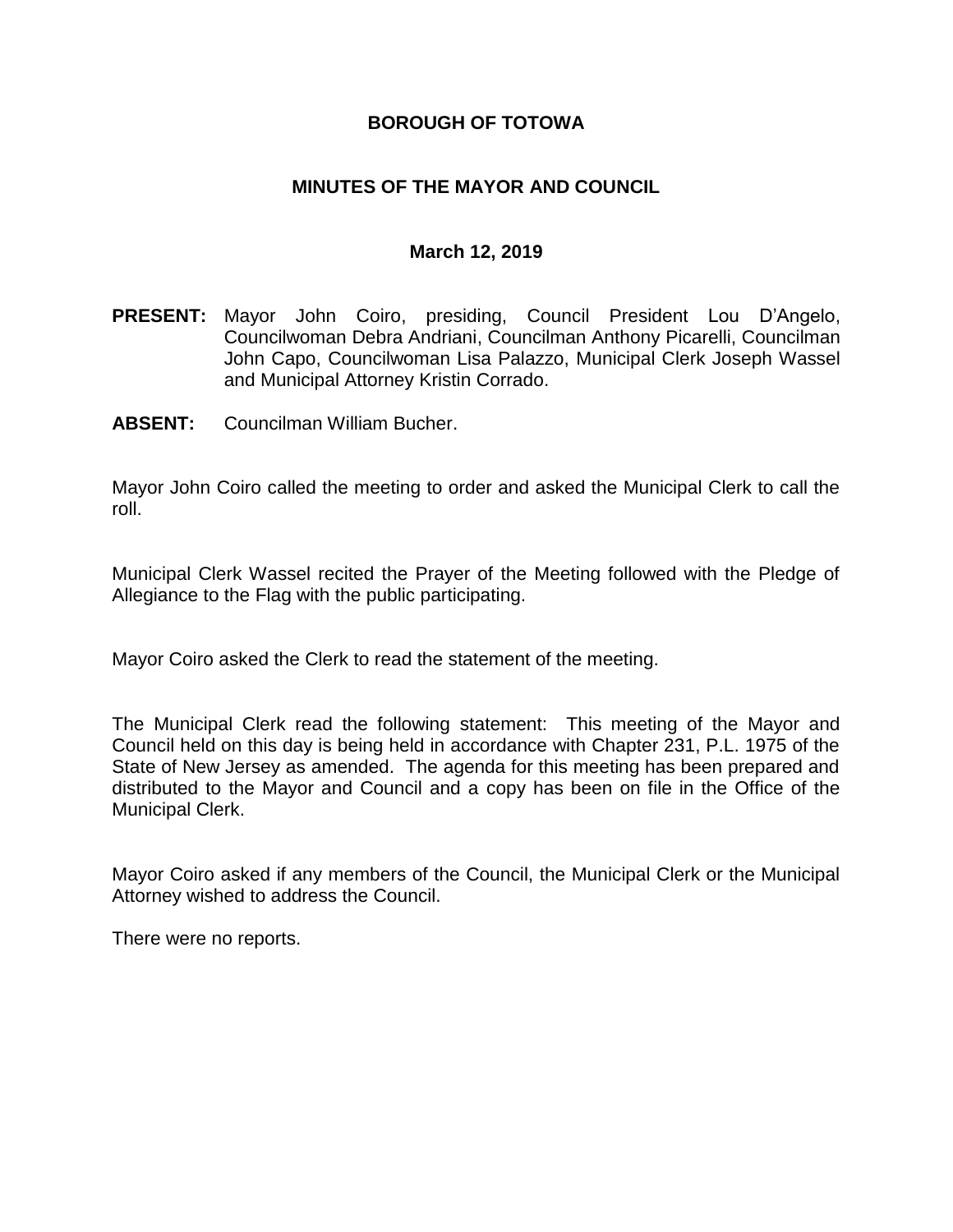## CITIZENS HEARD:

Mike Mahometa, 269 Lincoln Avenue: Said he is sorry to keep bringing this up, but the drainage at the PAL isn't working and the water is just sitting there, where it used to drain before the playground area and the walking path were installed. Mayor Coiro: Again informed Mike that we would have to have our engineer take a look at it before we make a determination. A conversation ensued between Mayor Coiro, Mike and DPW Superintendent Jim Niland. During the conversation Mike said the problem is twofold because the water from the PAL isn't draining, so the water from his yard doesn't leave his property and drain onto the PAL property. DPW Superintendent Niland: Said that he would stop by on Friday because it was suppose to rain to check on the situation.

Police Chief Robert Coyle: Advised that long time Crossing Guard Robin Romei has retired after 22 years and was a good Crossing Guard who will be missed.

There was a motion by Councilman D'Angelo, seconded by Councilwoman Andriani to approve the Minutes of the Mayor and Council for the meeting of February 26, 2019. On roll call vote, all members of the Council present voted in the affirmative.

COMMITTEE ON FINANCE:

There was a motion by Councilman Picarelli, seconded by Councilman D'Angelo to approve Resolution No. 2019-06 for the payment of bills. On roll call vote, all members of the Council present voted in the affirmative.

COMMITTEE ON PUBLIC SAFETY:

There was no report.

COMMITTEE ON PUBLIC WORKS:

There was no report.

Minutes 03/12/2019 Page 2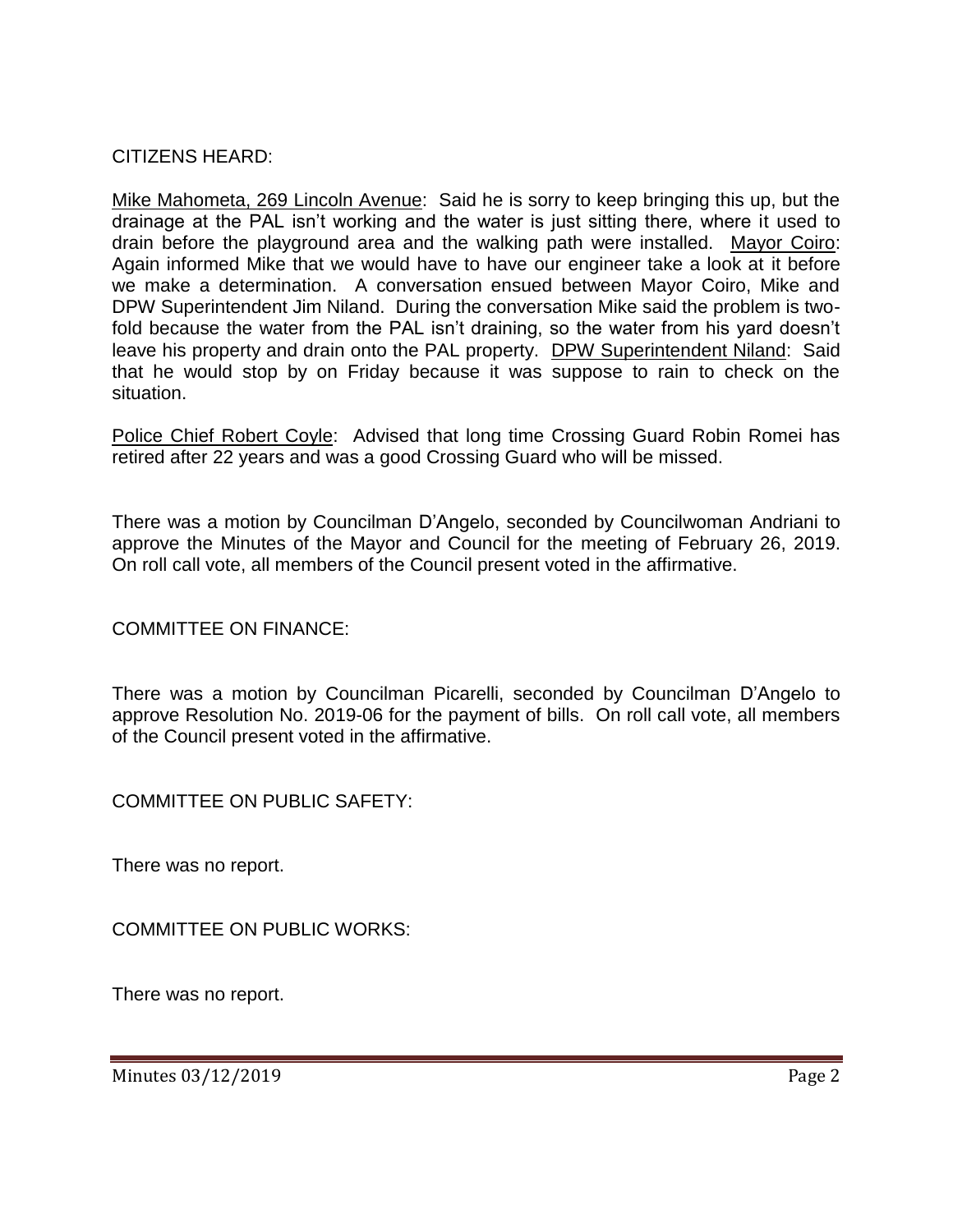# COMMITTEE ON ENGINEERING & PUBLIC PROPERTY:

There was a motion by Councilman Capo, seconded by Councilwoman Andriani to adopt the following Resolution Authorizing AT&T To Perform Facility Upgrades Consisting Of The Replacement Of Six Existing Antennas And Six Existing Remote Radio Heads And The Installation Of Three Proposed Remote Radio Heads At The Water Tank At 700 Totowa Road. On roll call vote, all members of the Council present voted in the affirmative.

## RESOLUTION NO. 46-2019

#### RESOLUTION AUTHORIZING AT&T TO PERFORM FACILITY UPGRADES CONSISTING OF THE REPLACEMENT OF SIX EXISTING ANTENNAS AND SIX EXISTING REMOTE RADIO HEADS AND THE INSTALLATION OF THREE PROPOSED REMOTE RADIO HEADS AT THE WATER TANK AT 700 TOTOWA ROAD

WHEREAS, the Borough of Totowa is the owner of a Water Tank located at 700 Totowa Road and identified as Block 75, Lot 22 on the official tax map of the Borough of Totowa; and

WHEREAS, by Resolution No. 36-2013 dated February 12, 2013, the Mayor and Council of the Borough of Totowa authorized the public leasing of a portion of the Water Tank; and

WHEREAS, by Resolution No. 74-2014 dated June 24, 2014, the Mayor and Council of the Borough of Totowa entered into a lease agreement with New Cingular Wireless PCS, LLC ("AT&T"), 15 East Midland Avenue, Paramus, New Jersey 07652 for a five (5) year lease for a portion of the Water Tank; and

WHEREAS, the lease rights included the right to install and maintain antennae for use in connection with radio transmitting and receiving equipment on the property; and

WHEREAS, pursuant to Paragraph 3(k) of the Lease Agreement, New Cingular Wireless PCS, LLC ("AT&T") has proposed facility upgrades consisting of the replacement of six existing antennas and six existing remote radio heads and the installation of three proposed remote radio heads at the Water Tank; and

WHEREAS, the Mayor and Council of the Borough of Totowa desire to consent to the proposed facility upgrades at the Water Tank.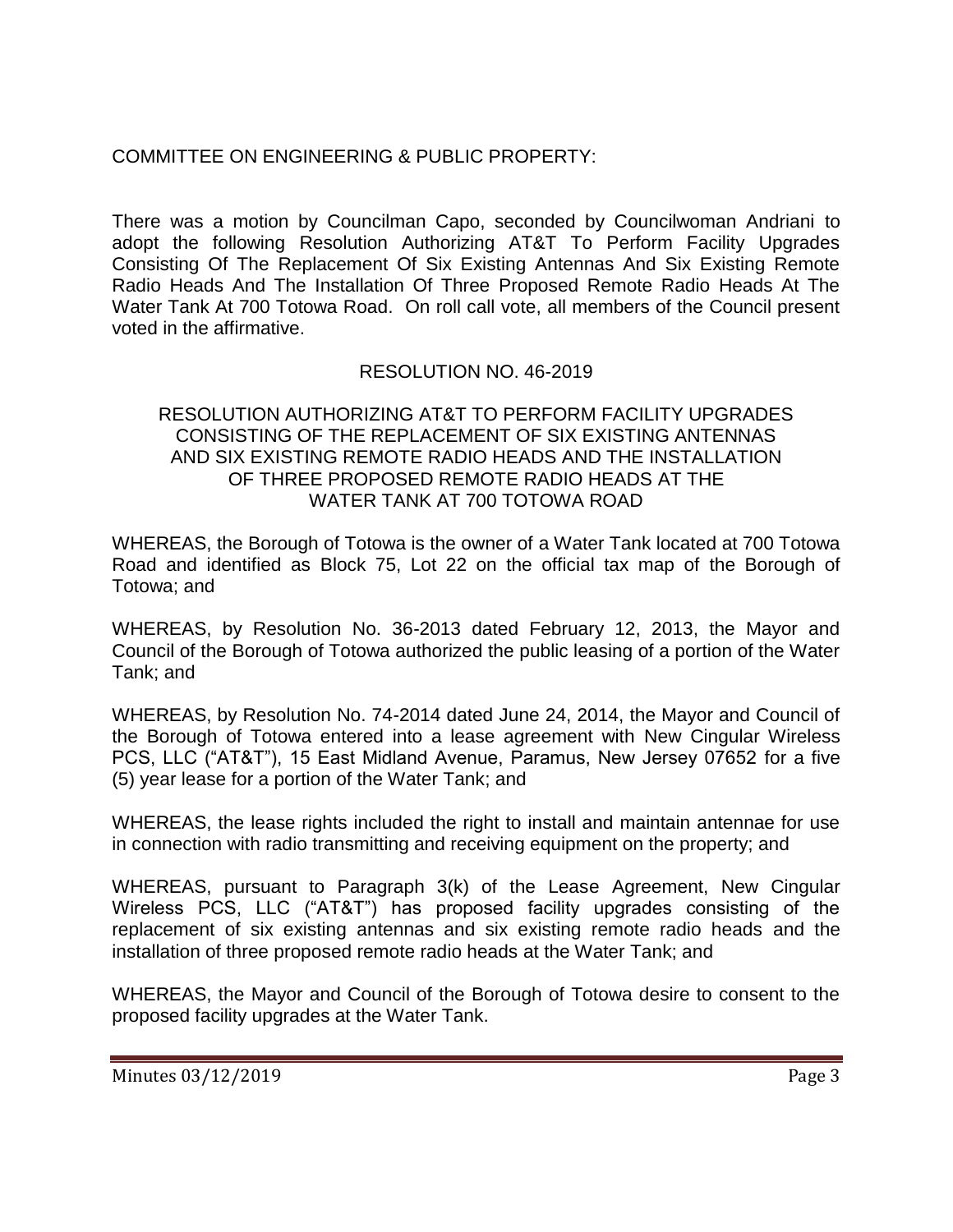NOW, THEREFORE, BE IT RESOLVED, that the Mayor and Council of the Borough of Totowa do hereby authorize New Cingular Wireless PCS, LLC ("AT&T") to perform facility upgrades consisting of the replacement of six existing antennas and six existing remote radio heads and the installation of three proposed remote radio heads at the Water Tank at 700 Totowa Road.

BE IT FURTHER RESOLVED, that the Municipal Council of the Borough of Totowa does hereby authorize the Mayor and Municipal Clerk to execute any and all necessary instruments relating thereto.

There was a motion by Councilman Capo, seconded by Councilwoman Andriani to adopt the following Resolution Authorizing AT&T To Perform Facility Upgrades Consisting Of The Installation Of A Backup Generator At The Water Tank At 700 Totowa Road. On roll call vote, all members of the Council present voted in the affirmative.

## RESOLUTION NO. 47-2019

#### RESOLUTION AUTHORIZING AT&T TO PERFORM FACILITY UPGRADES CONSISTING OF THE INSTALLATION OF A BACKUP GENERATOR AT THE WATER TANK AT 700 TOTOWA ROAD

WHEREAS, the Borough of Totowa is the owner of a Water Tank located at 700 Totowa Road and identified as Block 75, Lot 22 on the official tax map of the Borough of Totowa; and

WHEREAS, by Resolution No. 36-2013 dated February 12, 2013, the Mayor and Council of the Borough of Totowa authorized the public leasing of a portion of the Water Tank; and

WHEREAS, by Resolution No. 74-2014 dated June 24, 2014, the Mayor and Council of the Borough of Totowa entered into a lease agreement with New Cingular Wireless PCS, LLC ("AT&T"), 15 East Midland Avenue, Paramus, New Jersey 07652 for a five (5) year lease for a portion of the Water Tank; and

WHEREAS, the lease rights included the right to install and maintain a generator on the property; and

WHEREAS, pursuant to Paragraph 3(A) of the Lease Agreement, New Cingular Wireless PCS, LLC ("AT&T") has proposed to install a SD030 generator mounted directly on top a 190 gallon fuel tank; and

Minutes 03/12/2019 Page 4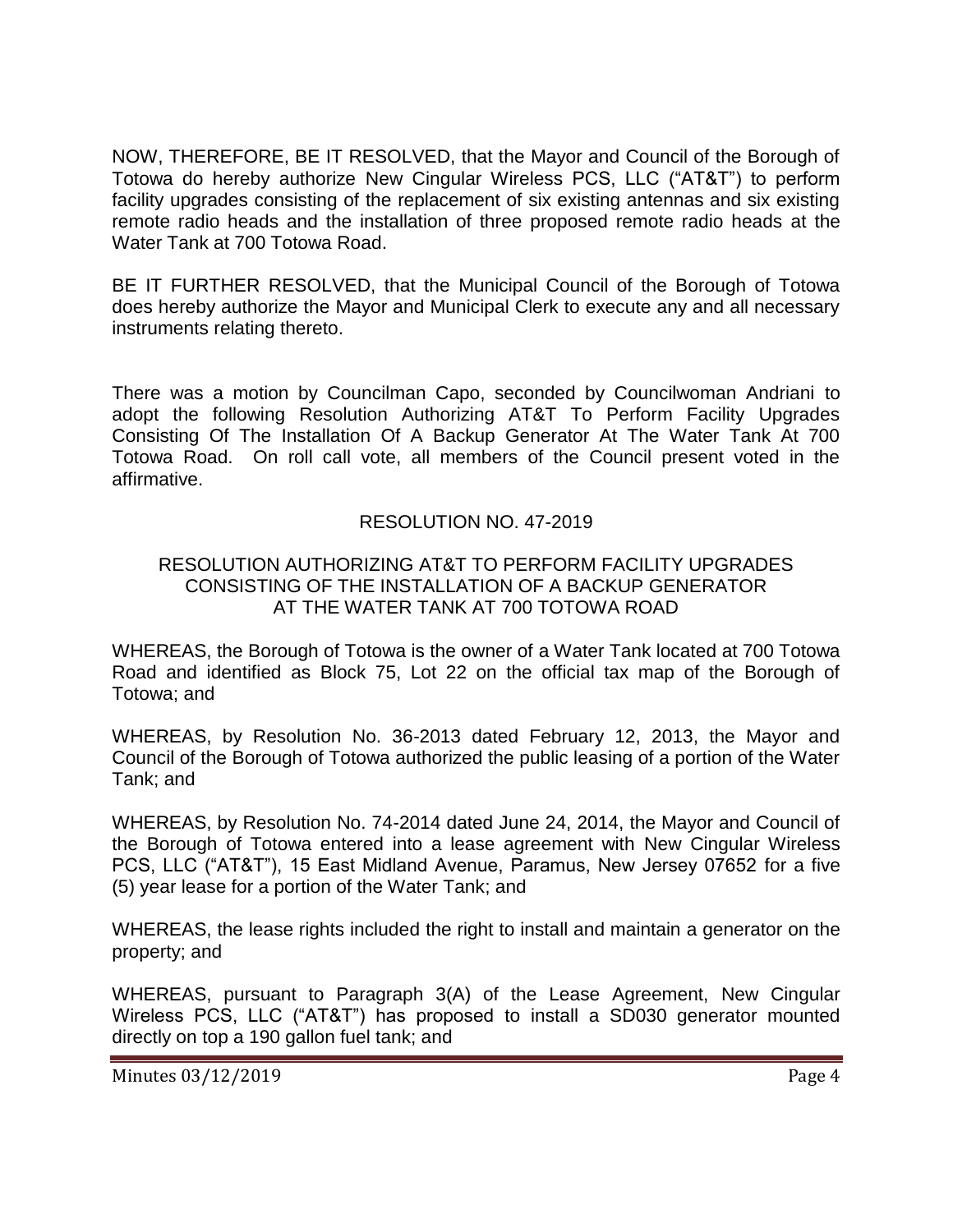WHEREAS, the Mayor and Council of the Borough of Totowa desire to consent to the installation of a backup generator at the Water Tank.

NOW, THEREFORE, BE IT RESOLVED, that the Mayor and Council of the Borough of Totowa do hereby authorize New Cingular Wireless PCS, LLC ("AT&T") to perform facility upgrades consisting of the installation of a backup generator at the Water Tank at 700 Totowa Road.

BE IT FURTHER RESOLVED, that the Municipal Council of the Borough of Totowa does hereby authorize the Mayor and Municipal Clerk to execute any and all necessary instruments relating thereto.

A letter was received from the Passaic Valley Sewerage Commission along with a check in the amount of \$4,641.51 for the Municipal Rebate Incentive Program. There was a motion by Councilman Capo, seconded by Councilwoman Andriani to accept the funds. On roll call vote, all members of the Council present voted in the affirmative.

COMMITTEE ON LIAISON & INSPECTION:

A letter of resignation was received from Board of Recreation Commission Kevin Barnes. There was a motion by Councilwoman Andriani, seconded by Councilwoman Palazzo to accept the resignation with regrets and send him a letter of thanks. On roll call vote, all members of the Council present voted in the affirmative.

## MAYOR'S APPOINTMENT

#### I, Mayor John Coiro, do hereby appoint George DiPasquale as a Board of Recreation Commissioner for the unexpired term ending December 31, 2023.

The above is a Mayor's appointment and does not require Council consent or confirmation.